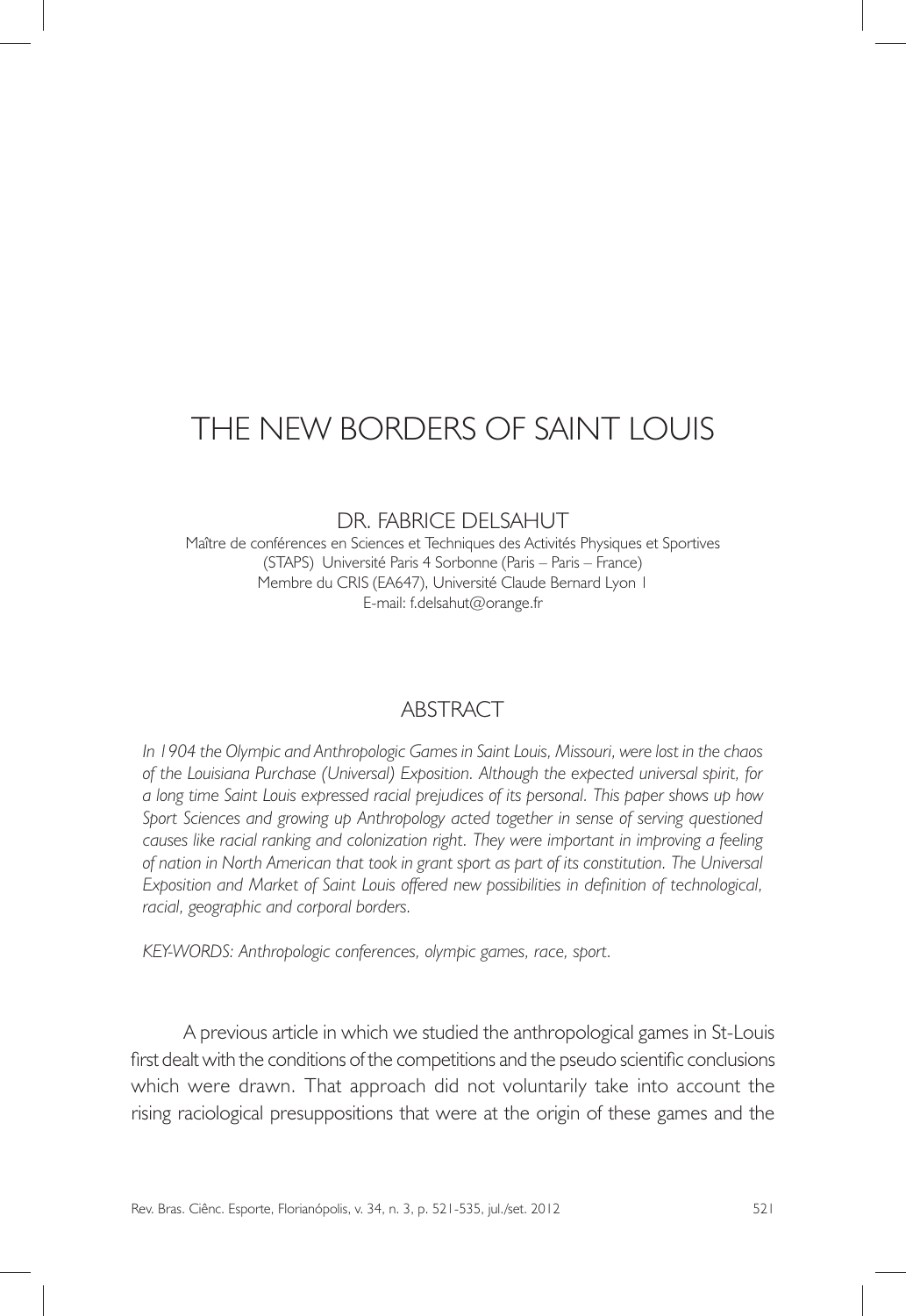consequences they had on the athletic and colonial future of the so-called primitive populations. So now we intend to analyze those "Tribal Game" from a boarder angle than the only evolutionist paradigm which was a commonly held idea throughout the St-Louis Exhibition. The anthropology days fit into a complex socio-cultural context going beyond the mere expectations of a segregationist America and the Eurocentric racial thinking at the turn of the century.

The varied elements in the International Show celebrating technology as a factor of human progress, the co-organization between the Anthropology and the Physical Training departments, each trying to legitimate their scientific and sports subjects, the international colonialist stakes and the seeking after a unifying nationalism, and finally the North American civic identity question, made these "strange Olympic games" a catalyst of deep society changes. So a more detailed study of that time standards and of rules in debate is now necessary. The Louisiana Purchase Exposition of St-Louis with its impressive structures, its varied exhibitions, its anthropological and Olympic Games enabled the young American Nation – after the end in 1890 of the Frontier dear to J. F. Turner – to precise new technological, racial, geographical and physical frontiers.

## 1. RACIAL FRONTIERS AND THE "RACE STUDIES"

## 1.1. THE SCIENTIFIC LEGITIMACY OF ANTHROPOLOGY

Human sciences were becoming more important and anthropology particularly was still a new subject whose references lacked "field work" observations. In the 19<sup>th</sup> century observation in the field was not essential: ethnologists elaborated theoretical and second-hand work, travelers and missionaries being their only source of information. Carl Lumholtz, then Franz Boas, opened a way which no doubt made the organization of those games easier. Anthropology was essentially based upon anthropometrical measures that known scientists overused all along the Universal Exhibition. From these observations and from biomechanical measures, some very surprising theories were elaborated there and later on.<sup>1</sup> Dr McGee was bringing

<sup>1.</sup> Facing the apathy of the Amerindian competitors, a Yale geographer, Ellsworth Huntington, put forward then a curious theory related to the long migratory wave from Siberia. According to him, "The human organism inherits so delicate an adjustment to climate that, in spite of man's boasted ability to live anywhere, the strain of the frozen North eliminates the more nervous and active types of mind. Only those can endure whose nerves lack sensitiveness and who are able to bear long privation and the strain of hunger and cold and darkness. Though the Indian may differ from the white man in many respects, such conditions are probably as bad for him as for any race. For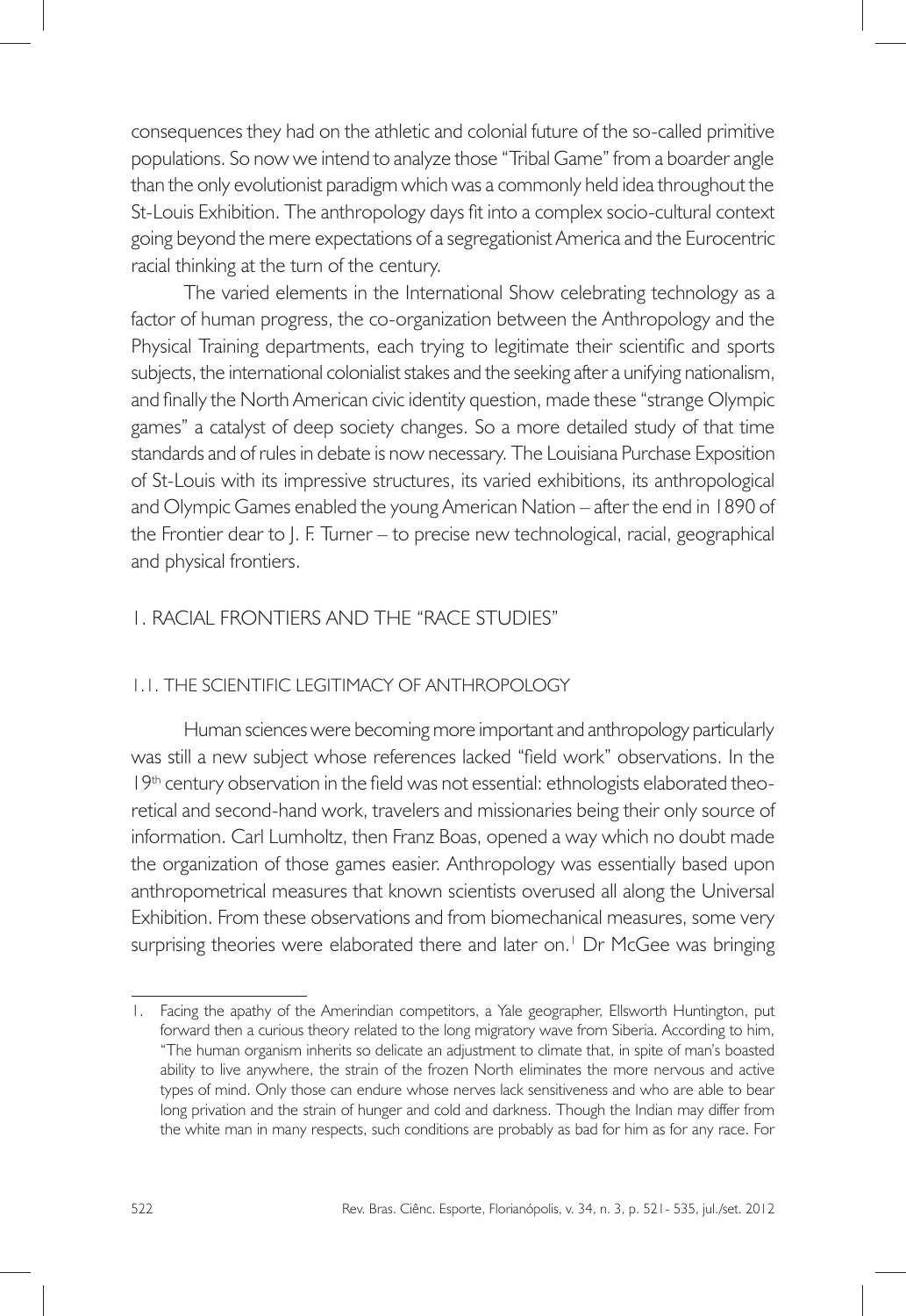his scientific legitimacy and the essential credit to the plan. Besides science played an important part all along those days as if the organizers and also the press were willing to reassure the spectators. For Nancy Parezo "the results of these athletic events were transformed into a so-called 'scientific' conclusion about the superiority or inferiority of different groups of peoples that was transmitted to the press and accepted by countless Americans, reinforcing their preconceptions" (PAREZO, 2005).

So, sciences contributed to justify the aim of the mission - specially "Anthropogeny", a new scientific field proposed by McGee – and to allow the recent ideology called "raciology" to give races a definite position in the human series. This ideology – based upon the differences between skulls, short or long limbs, the color of the skin or of hair – tried to corroborate its daring thesis by using a pseudo-science and its uncertain laws, unverified facts and unjustifiable generalizations. Facing this, the Philippine Natives found difficult to express gratitude towards the New World. The Negritos did not accept any cooperation with those scientists and refused, among others, to take part in an archery competition because they did not know these "tools". For anthropologists all primitive people used bows and arrows.<sup>2</sup> They also refused that the Institute of Natural History in New York made casts of their heads although they had been promised one dollar each. The St Louis Republican considered this uncompromising attitude as a proof of the Negritos being "the lowest type among the Archipelago inhabitants" unlike their Igorots neighbors. That collection of measures and points of view, accompanied with a display of instruments invented for that purpose, only resulted in the emergence of what S.J. Gould called the "ill-measure of Man" (PICO, 2007, p. 163).<sup>3</sup>

this reason it is not improbable that long sojourns at way stations on the cold, Alaskan route from central Asia may have weeded out certain types of minds. Perhaps that is why the Indian, though brave, stoical, and hardy, does not possess the alert, nervous temperament which leads to invention and progress." (HUNTINGTON, 1919)

Concerning the Ainu way of moving, scientists strived to prove that their centripetal movements c were essential characteristics of "the lowest types of culture", even the "vestiges of a culture".

<sup>2.</sup> This idea can be justified first by the fact that the American anthropologist Lewis Henry Morgan (1818-1881) – often considered as the founder of the discipline because he was the first to have observed "in the field" – distinguished in his theory on evolutionism the superior stage of the Savage state, characterized by the invention of the bow and the arrow, the wooden utensils and the use of baskets made of woven bark or rush. Besides, all these savage items were highly represented and used all along the Exhibition. The European travelers who deciphered the New World through heir culture and their references (writings of the Enlightenment among others), contributed to build an allegoric savage picture whose symbols were the bow, the arrow and the feathers, even the pearls.

<sup>3.</sup> In his book "Nouvelle histoire de l'Homme", Pascal Picq shows that these measures were building "the image of a logical science wich evokes geometry. They refer to the most classical pictures of the measures of Man, such as Leonardo da Vinci's *Homunculus*. In fact, that famous drawing illustrated the cover page of a very famous professional anthropology magazine: the "*Journal of Human Evolution*", published recently" (PICQ, 2007, p.162).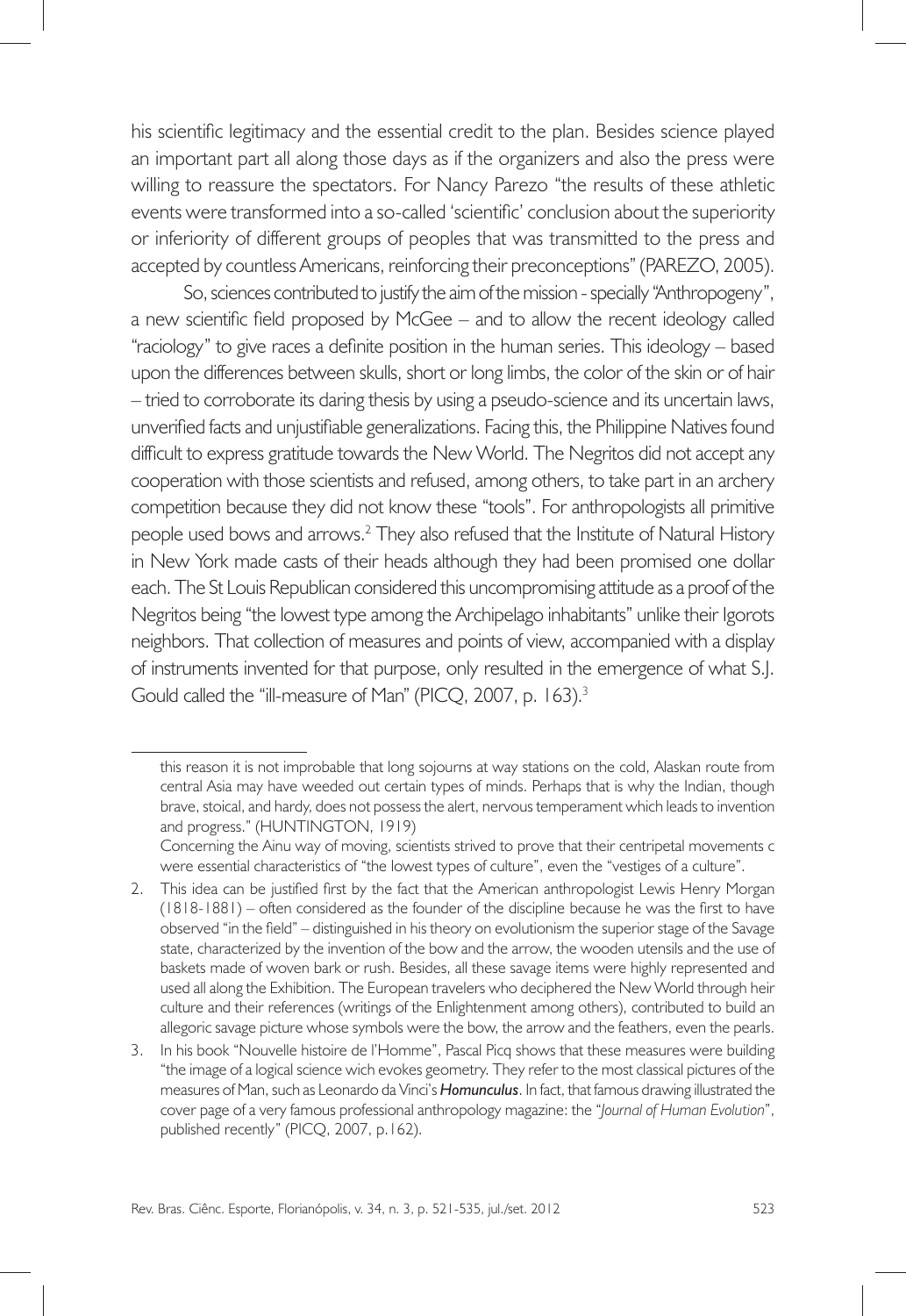With Pr McGee's approval, these days allowed the scientists to make psychological researches. With Brunner in the anthropometry department Woodworth explained his work this way: "We have examined about a thousand and one hundred individuals, making the usual physical measures in anthropology and evaluating also the muscular strength, the speed and the accuracy, the sight and the hearing as well as intelligence the best we could, with the help of tables and other simple performance tests we had invented" (WOODWORTH, 1939, p. 17-18).

In a report published in the magazine *Science*, six years later, he showed that the savages were endowed with sensory capacities far beyond what Europeans could achieved (HOBERMAN, 1999, p. 27). Such results were never linked to possible similar athletic capacities: the mediocre results were convincing enough to the eye of the observers at the time.

The sports program allowed McGee to combine cultural anthropology with physical anthropology (anthropometrics) to present American audiences with examples of what he called "the many long chapters of human evolution". The individuals he gathered for the Universal Exhibition represented the societies and the races of the world and were also living examples of the biological and social evolution of humanity. McGee tried to establish anthropology as a full discipline, with its superior ideas, information and conclusions about the part played by race in the field of man evolution. Everything possible was done to present to the public that supposedly valid experience in the disguise of an athletic competition. He designed the anthropology exhibits as a "Congress of Races and a narrative of human "progress", to summarize and visualize what "the science of man", knew about humanity using an evolutionary model that combined biologically based "race-types" with "culture-grades". The goal of McGee's anthropology was to classify individuals and peoples in terms of progress, and learn as much as possible of the origin and destiny of Man" (PAREZO, 2005).

## 1.2 THE MYTH OF BLOOD

Between 1870 and 1930, the scientific theories which asserted that races were noticeably different in terms of intelligence, athletic capacities and other characteristics remained an acceptable part of the scientific orthodoxy. The racist scientists tried to reach the general public by writing essays. They presented their presuppositions in a way which could touch the great majority, so as to prove that evolution gave special genetic characteristics to some races. Sport provided them with a favorable field of experiment. The hypothesis which prevailed at that time was that Europeans were the dominating race in the world, either on sports grounds or on battle fields, in school debates or in scientific experts 'reports, in the economic competition or in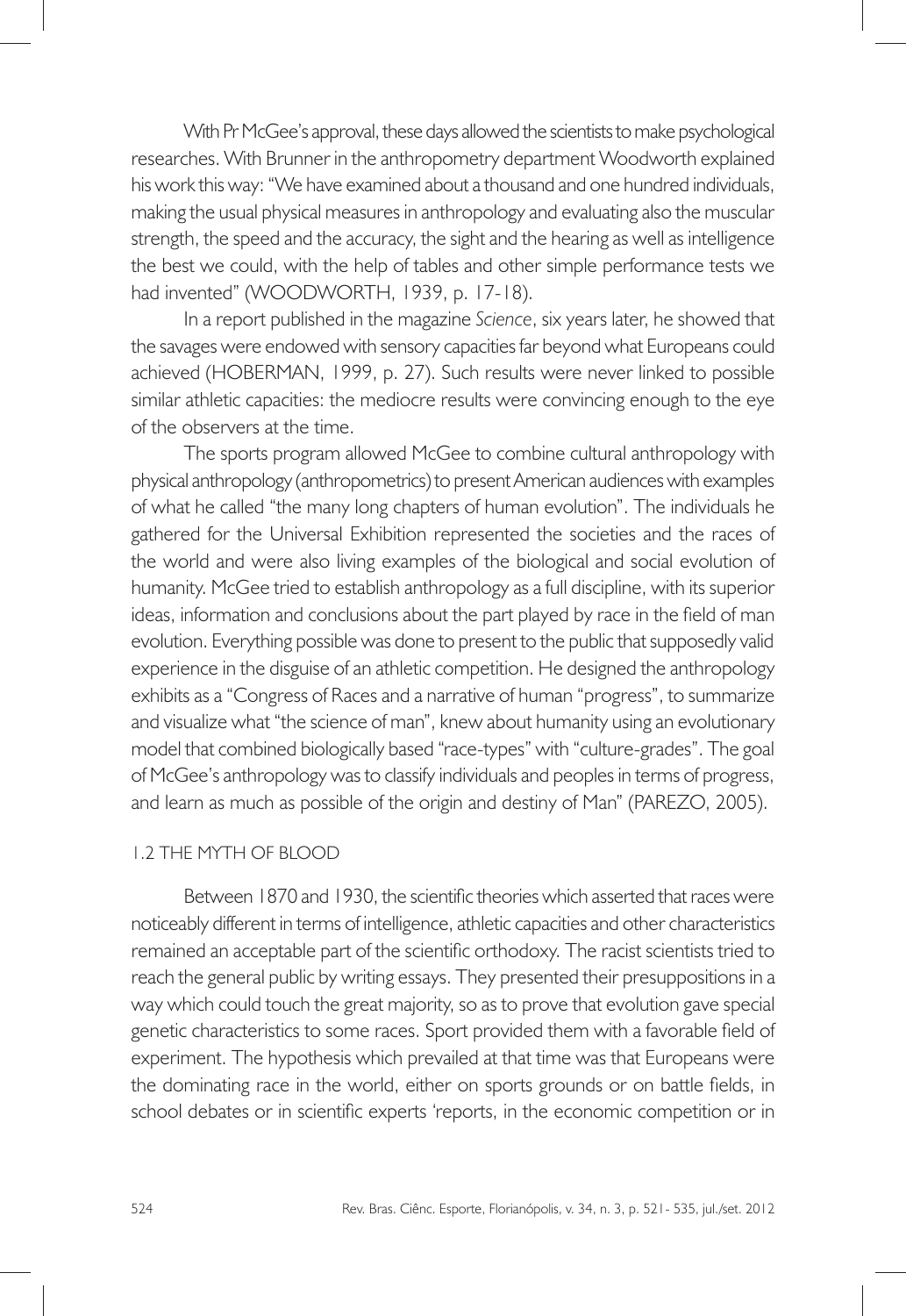political ideas. Contrary to what the press wrote then, those days did not surprise the organizers regarding the natives 'performances. According to McGee, the Savage Days showed "what anthropologists had known for a year, which is the white man was the leader of the races of the world, physically as well as mentally".

It is nevertheless a fact that the main ideas concerning racial science during the first half of the  $20<sup>th</sup>$  century did not tally with the US being a blend of races: some tried to contradict the idea that racial diversity improved the American athletic results. T Relying on the 1906 scores in the Athens games and in the London ones in 1908, Dr Charles E. Woodruff from the US medical military forces put forward that races offered a crucial clue concerning the mysteries around the Olympic performances. These results, combining scientific racism and Olympic performances, showed an extreme discrepancy with the general belief in the triumphant American melting pot. He refused the sentimental idea of an American race that would be rising from a supposed union of all races. In future, the Olympic facts should be "taken to heart by those who think we are evolving a new type of humanity to be called the 'American' - a type fit to live anywhere from Florida to Alaska […] Such a type is impossible […] Nature is merely permitting the types fitted to each locality to survive, and she lets the others die off" (DYRESON, 2001, p.180). The results of the Anthropological games and of the Olympic Games comforted him in the illusion of a knowledge which enabled the construction of a perfect human order on earth. That "gnosis" was materialized by the "Nordic race"<sup>4</sup> and more generally by the "Nordic idea".

According to Woodruff, the Olympic champions did not belong to the ethnic groups which were part of the "new immigration" at the end of the 19<sup>th</sup> century and at the beginning of the  $20<sup>th</sup>$  century, namely people coming from the East and the South of Europe. The majority of the athletic Olympic champions had Nordic looks: clear skin and fair hair. He suggested that the process of natural selection worked particularly well for some racial types under certain climates. He put forward the effect of climate on energy to explain that the best athletes had come from the first and second generations of immigrants. The luminous American skies stimulated the nervous system of the Nordic settlers all along the first influxes of immigrants in the New World. He drew the conclusion that light provided the "basis for a dynamic

<sup>4.</sup> For Eric Hobsbawm, "the expression "a Nordic race" appears d for the first time in the anthropological classifications of 1898. It seems that this expression was "invented" by J. Deniker – in his book *Races and peoples of the erath*, Paris, 1900 – but it was used again by the racists who considered it convenient to name the "fair dolichocephalic" race which they considered superior above all" (HOBSBAWM, 1992, p.139).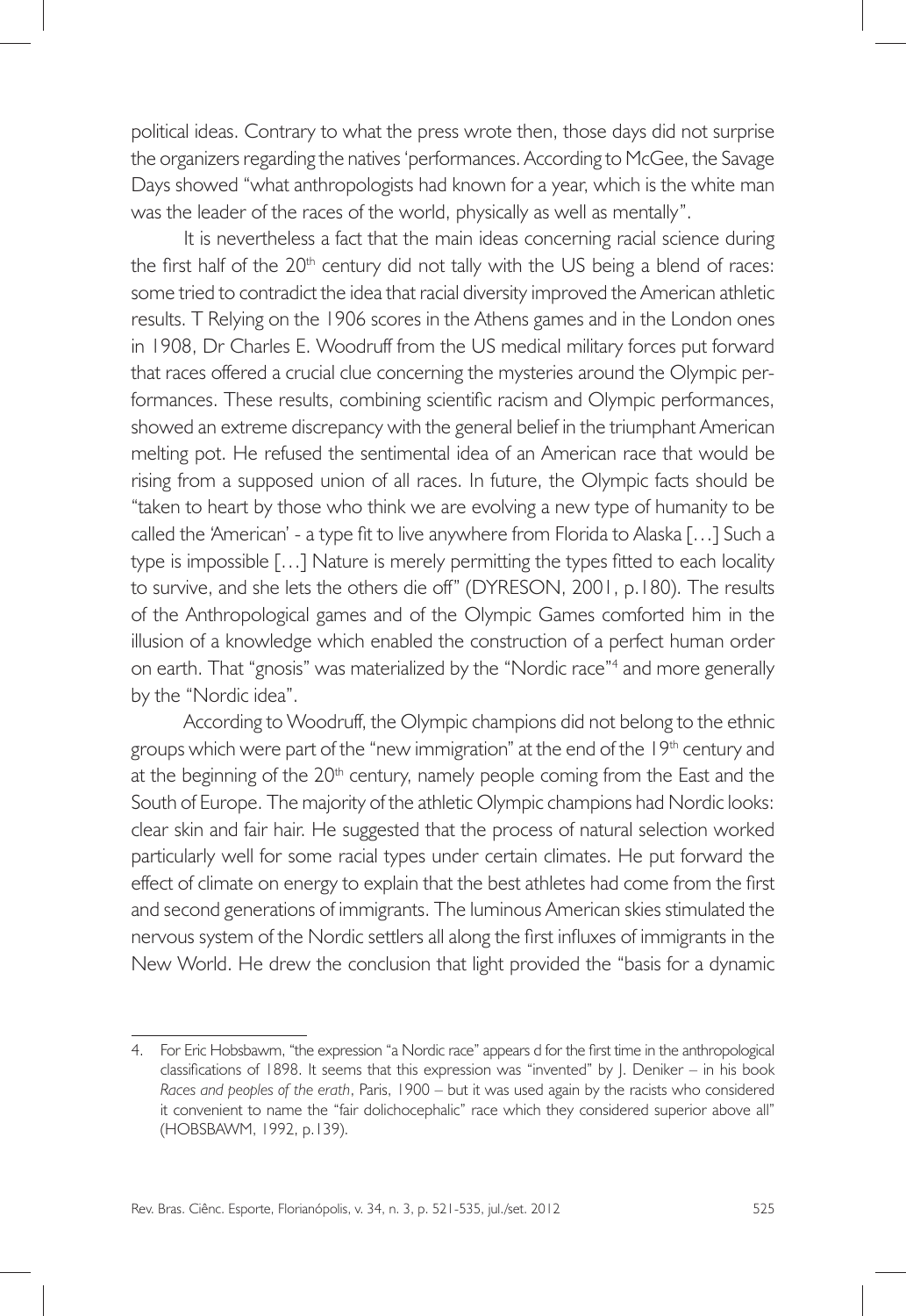life" and explained the passion for sports of the American civilization. His theory was also that too much stimulation from the American light made the number of potential athletes decrease in families who had been living on American soil for a long time. The few athletic champions coming front he south explained why adapting to the environment in warm areas "devitalizes" the Nordic settlers.

The question of the scientific validity of the race theory – either described or explained – was linked to the way it worked in politico-symbolical or "mythical" fields. Confronted to inadequate anti-racist scientific counter-arguments, the political conclusions were that the young Nordic men ruled American society until the New World light made them break down. So Woodruff cared about the fact that the sun reduced the vital forces of the north-European ethnic groups instead of stimulating them: they were now incapable of going on with their natural role of leaders of the American society. According to him, the "real Arya of our philologists" were the masters of the world from time immemorial. He suggested then that "if America is to be at the front of civilization with the other advanced nations, its blood must be constantly recruited from Northern Europe" (DYRESON, 2001, p.180-181) to replace the American Nordic stock which was continually deteriorated. In Europe, the German eugenicists unreservedly adopted Woodruff's theses.

## 1.3 THE DIVIDING LINE OF RACES

Those Anthropological Games were not a mere unhappy manifestation of the Olympic movement. They brought basic answers to the main problem of the 20<sup>th</sup> century that is as W.E.B. Dubois wrote in 1903: "the problem of the dividing line in colors, of the link between darker races and lighter ones in Asia, Africa, America and on the Oceanic Islands".

Those games had more importance, directly or indirectly, than what has been written. The interpretations of the facts coming from the Days and from the Olympic Games, and the racial myths of the time, make it necessary for a political community not only to form one body but also to visualize this body. This idea of body is important for it presupposes a vision of a global race. "Blood and soul are only different expressions of this unity represented by the Nordic image of man" (VOEGELIN, 2007, p. 17). This double aspect – scientific truth and spiritual type – was often at the earth of debates in St Louis and later, as still valid elements of the Valladolid Controversy. The more or less admitted illegitimacy of the athletic results during the Days clashed thoroughly with the arguments linked to the indigenes being intellectually incapables of adapting their motricity, of measuring their efforts or other things.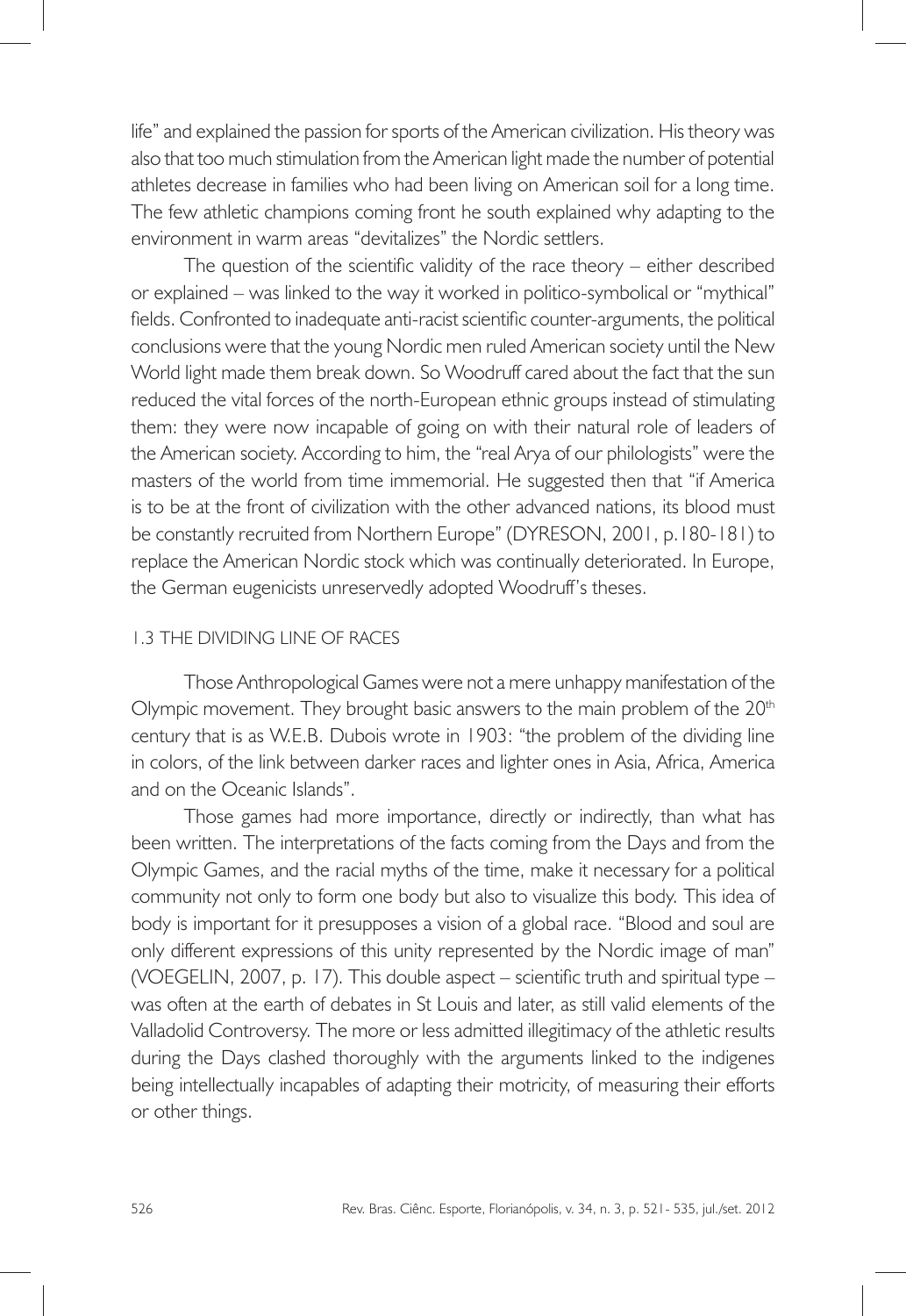These interpretations tell also about the making of the American destiny and throw a light on the origin of the Caucasians-Savages opposition, giving birth later on to the Aryans-Semites opposition. With a background of extreme nationalism, a mixture of social Darwinism, of eugenism (or "racial hygiene"), of race theory and of "Nordic racism" could only provoke the enthusiasm of a great number of biologist, anthropologists and eugenicist doctors. That is why St Louis appears as a sensitive center presenting theses thesis as examples and is also responsible for their interpretation and spreading. The part played by the media is therefore very important.

Confronted to those numerous developments – being either a product of the racialism or of the racism which accompanied St Louis and the following Olympic Games – the mistake was to imagine "the other" from a genetic or a physiological point of view. The problem was first and foremost a question of representation, not of biology, but essentially an idea to stick to. The "Nordic idea" was less a physical type than an ideal to be found and imposed on the American people who had been influenced by history and…climate. The union and the safety of the States depended on that issue.

## 2. THE GEOGRAPHIC FRONTIERS AND THE WHITE MAN'S BURDEN

The vision of a world organized into a hierarchy proposed at Saint-Louis obviously justified the segregationist domestic policy and all colonial aspirations. The Anthropologic Days made American people aware that it was now normal to instill their model all over the world. A paradox was expressed in the heart of the fair: that of an American empire under construction convicted of being, as Herman Melville wrote, "And we Americans are the peculiar, chosen people--the Israel of our time; we bear the ark of the liberties of the world...". We are the pioneers of the world; the advance-guard sent on through the wilderness of untried things, to break a new path in the New World that is ours" (MELVILLE, 1850, p. 238-239). As another consequence, the Days fed popular imagination and legitimized the colonialism. This was even a duty, described by Rudyard Kipling as "the White Man's Burden".<sup>5</sup> "The amusing feature" of the "Little Men" involved in a mud fight which was generally

<sup>5. «</sup>*The White Man's Burden* » wore in subtitle: The *United States and the Philippine Islands* and was a support given to the colonization of the Philippines and a reminder of the cost of the imperialist adventures. The expression became an euphemism used as a rallying cry to the western imperialisms which so expressed the terrible weight they had to bear to assume their « noble mission « to bring the civilization to the «barbarians».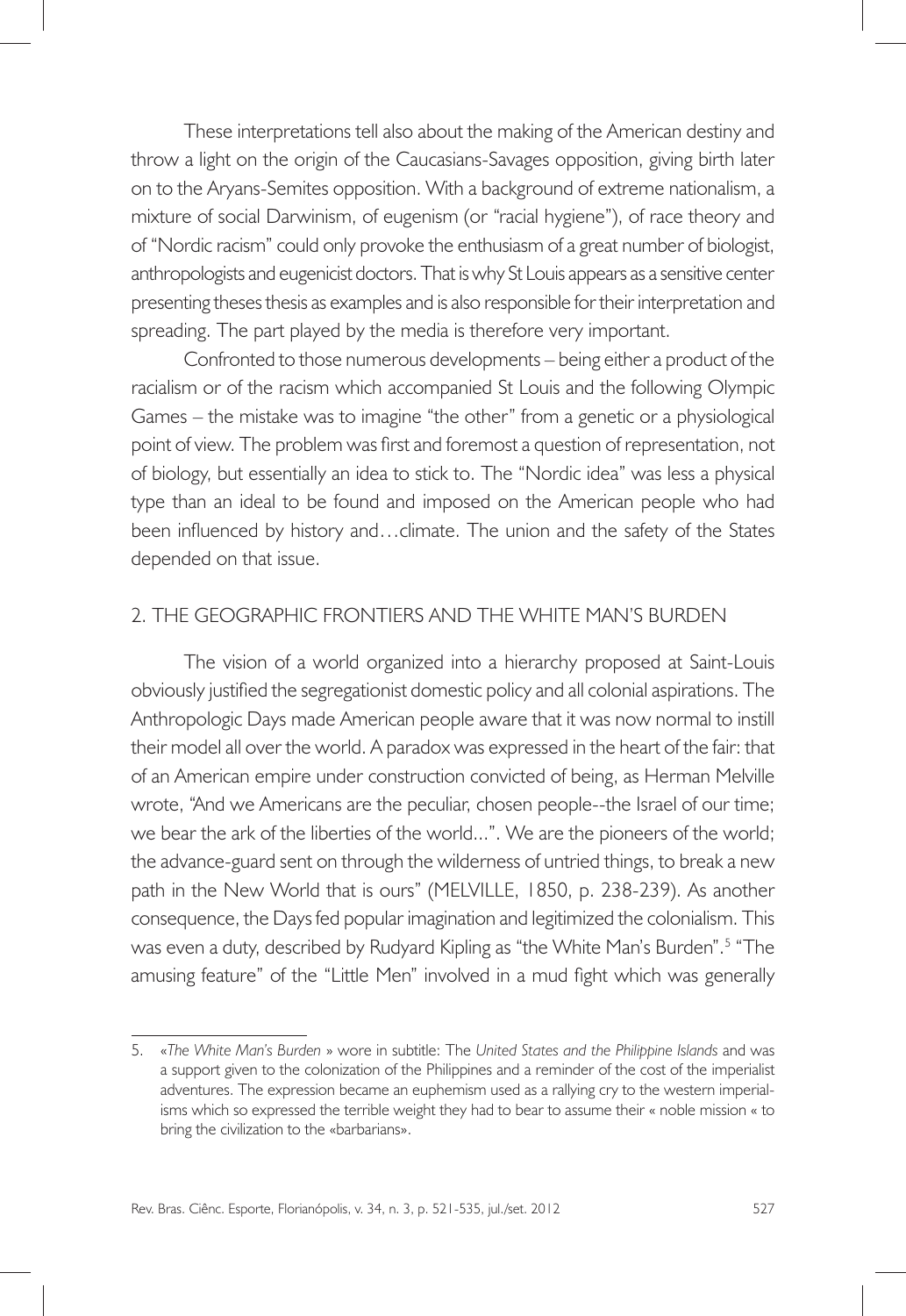reported by the press (*ST. LOUIS REPUBLIC*, August 13, 1904, p. 5), constituted an astonishing display which led both American and European spectators to feel morally justified in bringing modern sports (along with the rest of civilization) to the rest of the world" (GUTTMANN, 1984, p. 20). We can wonder if these Days did not come to support or to influence the later stands of Coubertin. "Sport is an eminent factor of colonial enterprises", he wrote ten years later, "so much that colonizing without a strong sportive preparation constitutes a dangerous imprudence" (COUBERTIN, 1914, p. 382). If indigenous peoples could be allowed to practice sports, he first saw those as "a strong instrument of disciplination" (COUBERTIN, 1912, p. 9) in their long way to civilization. He added that "the theory of right equality for all human races leads to a political line which is against all colonial progress. Without falling, of course, into slavery or even into a softened kind of serfdom, the superior race is perfectly right in denying some privileges of civilized life to the lower race (…). All other races must swear allegiance to the white race, which is superior in essence" (BOULONGNE, 1975). While Jules Ferry declared about the partition of Congo that France was only occupying lands populated of "lower races on which superior races have rights", and Count Arthur de Gobineau declared in his essay "The Inequality of *Human Races"* (1853-1855) that "the savages of America and Hindus are (physically) by far our inferiors. Niggers have also less muscular vigor", the Baron's comments can sometime appear more moderate, even sweetened.

 Whether it was in the grandiose framework of the Exhibition or in that, more intimate, of the Sports Days, the organizers always took care of checking or even justify by all means an American imperialism which was under construction. In 1901, America was a nation confident in her destiny, which thought, as Jules Ferry did, that the greatness of a people was to spread everywhere "her customs, her language, her weapons, her flag, her genius". The Americans, led by President William McKinley, saw a divine intervention in the victorious American-Spanish war.<sup>6</sup> As for the sociologist Franklin H. Giddins, from the University of Columbia, he declared that the victorious battle of Manilla Bay was the most important historic fact since Charles Martel's victory in 732 AD, because "the great question of the twentieth century is whether the Anglo-Saxon or the Slav is to impress his civilization on the world " (CARLSON, 1989, p. 24).

<sup>6.</sup> On the military plan, the American-Spanish war of 1898, in spite of its brevity, propelled the United States on the world scene. The prodigious economic growth intervened since the end of the American Civil War having made the United States a world power, number of citizens considered henceforth that their country had to act outside the borders of the country.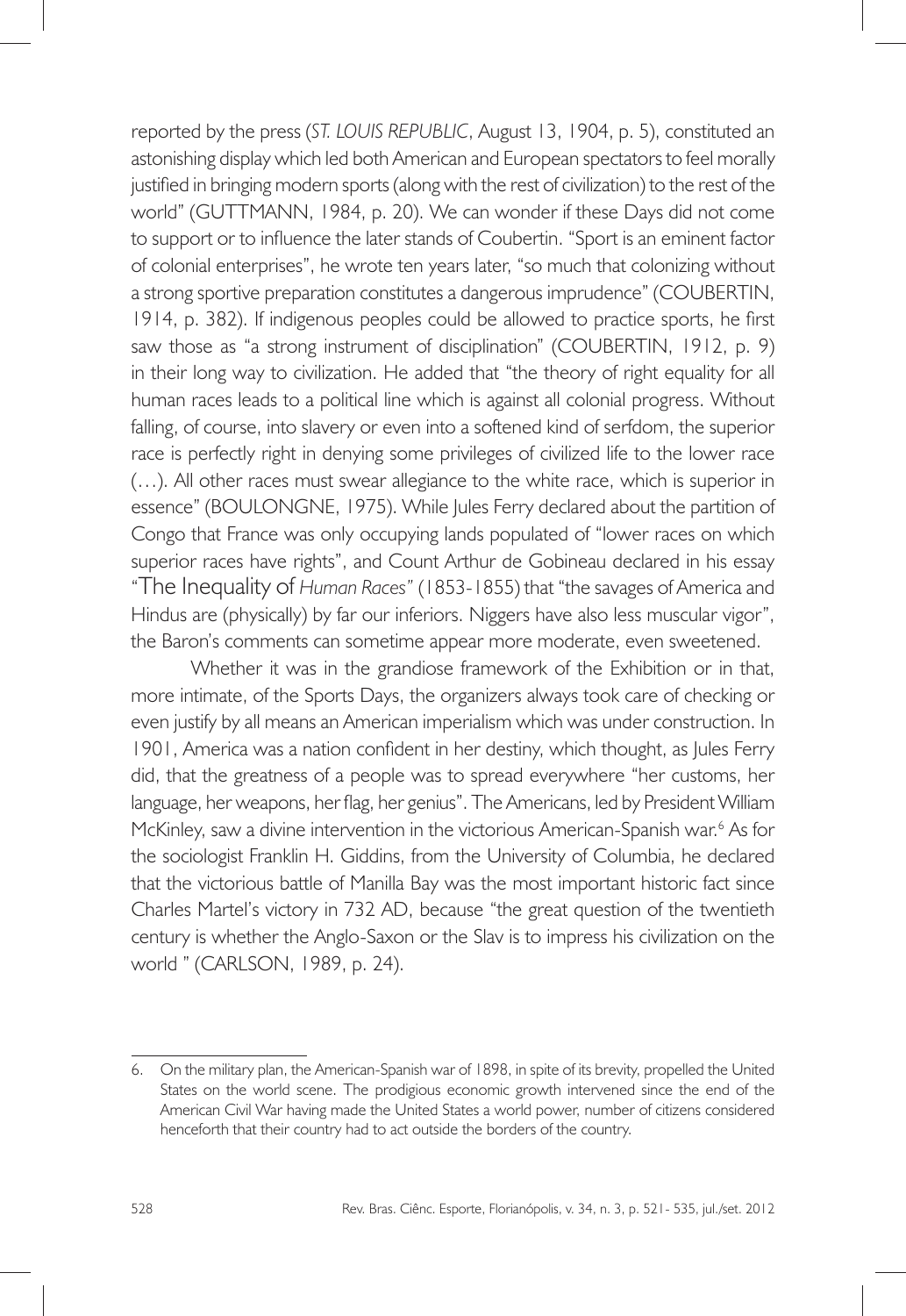## 3. THE PHYSICAL FRONTIERS AND THE GOSPEL OF MUSCLE

## 3.1 A NATIONAL SPORTS CONSCIOUSNESS

The challenge that was put in 1904 regarded the establishment by the young United States of a local relation between the society of the citizens of the forty-five territorial states on one hand, and, on the other hand, the building of a "nation" upon linguistic, racial or other bases which would allow a collective recognition of the membership of a same people. The sport was presented as a possible subject of national federation.

The raise of a national sports consciousness took shape during these Anthropological, then Olympic Days. The first ones strengthened the "white race" in its athletic capacities and the second ones strengthened it in the American omnipotence in sport and, by extrapolation, on the whole world. Lew Carson shows in his article the long "sportification" process of the American society. At the origin of this young turbulent nation, sport was not a divine blessing. The heirs of the Mayflower pilgrims loathed sports activities of any kind and, since the beginning of  $17<sup>th</sup>$  century; they established a series of more or less crippling ukases. For the theocratic guides of New England, the only way to serve and please God was working and facing the difficulties, thus characterizing an ascetic morality. Choosing the easy way of games meant falling into laziness and idleness, by using diabolic means. The believer, guided by the Holy Spirit, could not rely upon the chance or the prize of the fate, to which was often likened the sports outcome. Consequently, all kinds of games where banished from colonial possessions of Connecticut and Massachusetts.

In the 19<sup>th</sup> century, the change of the values, the demographic movements and the technological developments affected the lifestyle of the Americans. A softening of the puritanical consciousnesses and a loss of faith in the omnipotence of work resulted, for a rapidly growing urban population, in a new legitimacy of the entertainments. While the physiological benefactions of physical exercises were put forward since Civil War, some began to assign patriotic and democratic values to sport. In 1896, a national leader as Henry Cabot Lodge declared to the students of Harvard: "The time given to athletic contests and the injuries incurred on the playing field are part of the price which the English-speaking race has paid for being world conquerors" (CARLSON, 1989, p. 20). Thirty years later, General Mc Arthur, at the head of the American Olympic delegation, declared: "nothing has been more characteristic of the genius of the American people than their genius for athletics" (CARLSON, 1989, p. 20). In the same way as the thirteen colonies will show themselves as an independent nation on the American flag, the games of the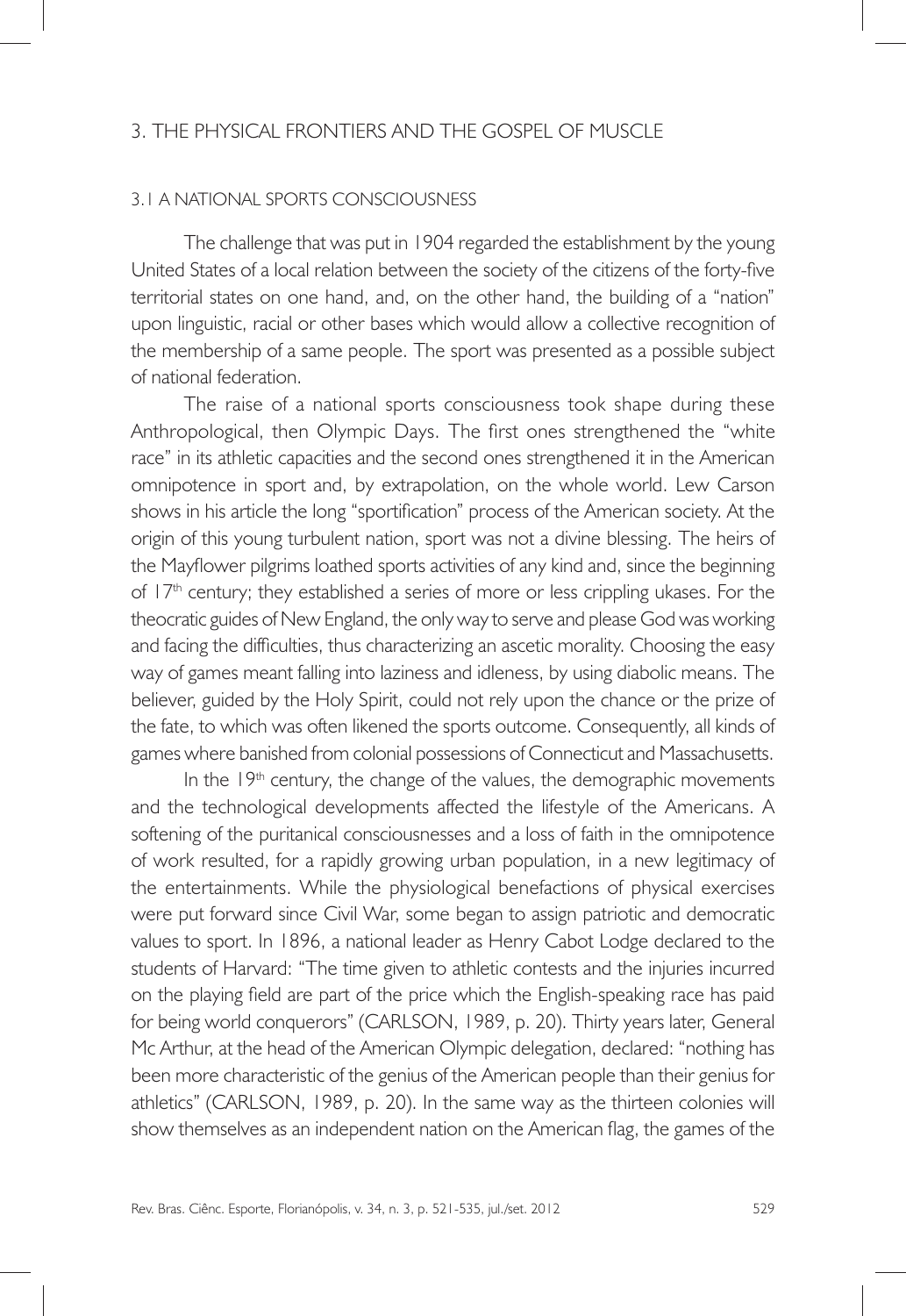colonists will be supplanted by base-ball, a true national pastime able of expressing the fundamental qualities of the emergent Union.

The American sports success at the Olympic Games that followed the Days reinforced the craze for a national practice of sport and for its registration in the national field. 1904 even made it one of its foundations. This also favored the attachment of the public in sports, freshly codified for most of them, which were considered as an integral part of lifestyle and culture.

Sport became "more than any other social activity, the argument which gathers and unifies in the most effective and most long-lasting way" (HEIMERMANN, 2000, p. 42). By extension, this allowed the American International Committee to extend its influence in the decisions to come in the Olympic movement, in particular about the choice of competitions. Sport characterized this spirit of excellence, and training joined among the sciences which were considered capable of resolving all social problems. The present craze of the United States for sport and the faith in the virtues of the physical exercise took root during these Games. The American people found a new pride in the sensational sports success of his athletes, and the cult of the body seized the continent. These Games marked the awareness of the Americans in the superiority of their bodies, of their ways of life and of their culture. Saint Louis registered the sport as an integral part of the American way of life.

## 3.2. STRONG BODIES AND HEALTHY MINDS

The beginning of the American colonialist enterprise, i.e. the movement of expansion towards the outside, also seemed to be made inward individuals. While trying to cross the geographical frontiers, the Americans tried to push away their own physical boundaries via the notion of records.

The Colombian exhibition in 1893 established the triumph of the young conquering nation which realized her "obvious fate", that to bring the Christian civilization to the natives throughout the continent. At this occasion, a young historian named Frederick Jackson Turner defended a personal thesis about the Frontier. According to him, the existence of a zone of virgin lands, its continual reduction and the advance of the American colonization westward explained the American development. In 1904, it was commonly admitted that the Euro-American colonists had tamed the border and that America had lost the big wild spaces which had fed the strong democracy. From now on, the civilization mission implied to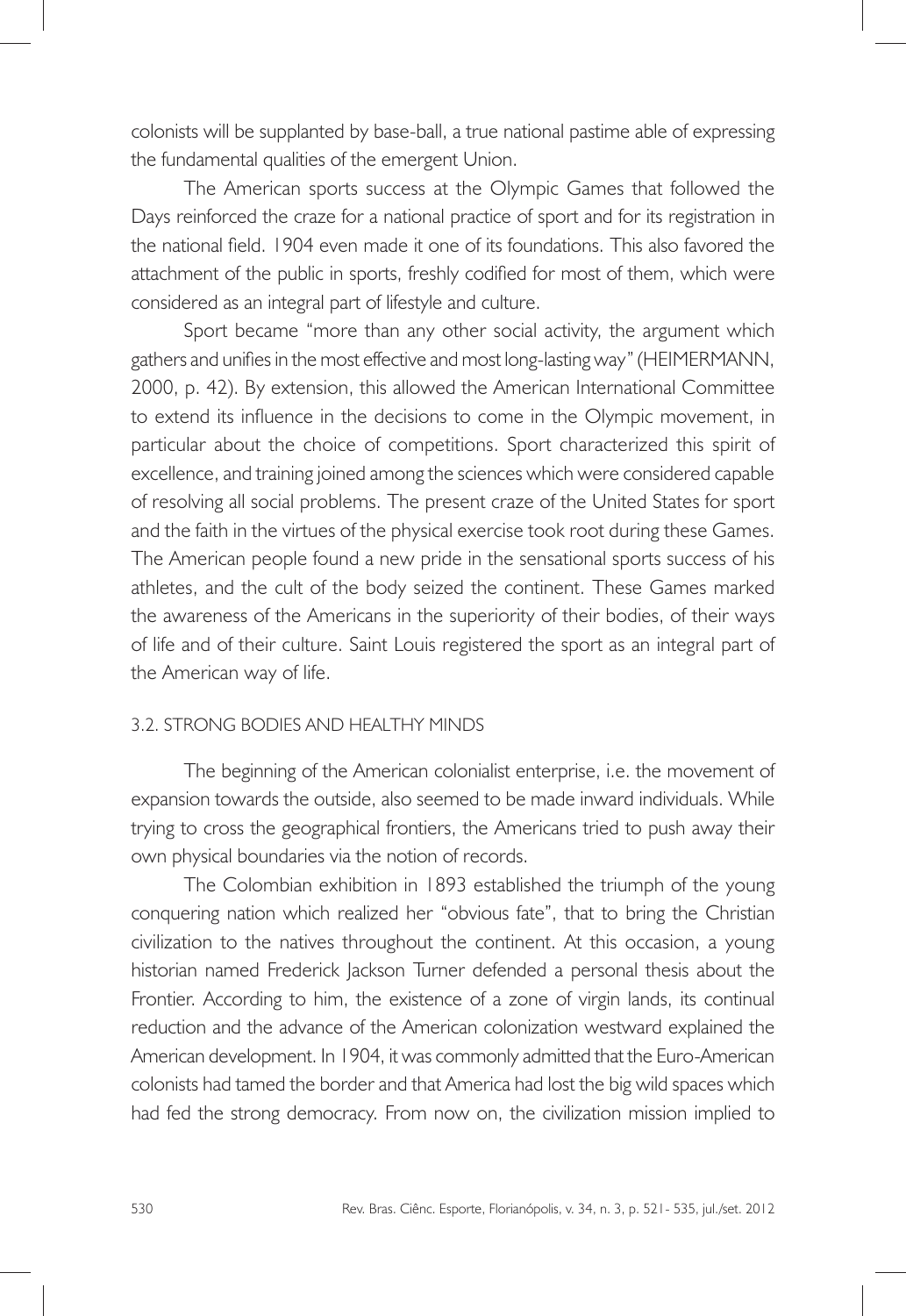move the "frontier" beyond the oceans. As they were invited to celebrate the centennial anniversary of the purchase of Louisiana, the Americans faced the issue of finding a new mechanism to strengthen the democratic evolution of American civilization. The sports scientists offered the sporting event as an alternative. The Anthropologic Games and the Olympic Games of 1904 played an essential role in the fact of convincing the American audience that the sport served the interests of progress and national revitalization. What the frontier had made for America in the past, the playgrounds will make for the United States in the 20<sup>th</sup> century. For Mark Dyreson, « at the Louisiana Purchase Exposition, the expectations placed on the frontier were transferred to the Olympic playing fields. In 1904, as it had in 1803, St. Louis served as a gateway to invigorating the national imagination" (DYRESON, 1993, p. 20). The media reinforced this rising ideology by promoting the Tribal and Olympic Games with an avalanche of records to come, whether they were interracial or Olympic. "On a territory with continental dimension, conquered by pioneers come from different horizons and deprived of marks and references, he (the sport) was the common language, the indispensable link, the priority cement" (HEIMERMANN, 2000, p. 42).

The "Wild West myth" was replaced by sport and physical education, which was nicknamed "the gospel of muscle". St Louis, which was the "gateway to the West", the departure point in the middle of the ideological ground of social dynamism – the American frontier - endeavored to consolidate this new physical frontier. The city underwent then a real civic identity crisis. The industrial boom that followed the Civil War had converted the commercial capital into an industrial city of an uncertain fate. The town, in this early 20<sup>th</sup> century, suffered chronic urban troubles as overpopulation, ethnic tensions, pollution, and political corruption. The supporters of sport claimed that it could clean all these urban diseases and restore the supposed vitality of the frontier. For the journalist John Brisben Walker, "the difference between the year 1893 at Chicago and 1904 at St. Louis is perhaps more marked in the Department of Physical Culture than anywhere else" (DYRESON, 1993, p. 8). The magnificent sports equipments of the Fair were appointed to produce, as *The Cosmopolitan* wrote, "strong-bodied, sane-minded citizens". For lack of the records devolved to the sport, the physical education turned out to be the remedy proposed against societal troubles bound to urbanization and industrialization.

 From that time, health became the magic word that the Physical Culture Department promoted through numerous conferences. The purpose was to discuss about the ideas of the defenders of an active life dependent on cultural models and on distinctive environmental conditions. For Sullivan, sport and physical training were the determiners of these models. For him, sport built "mind, muscle and morality".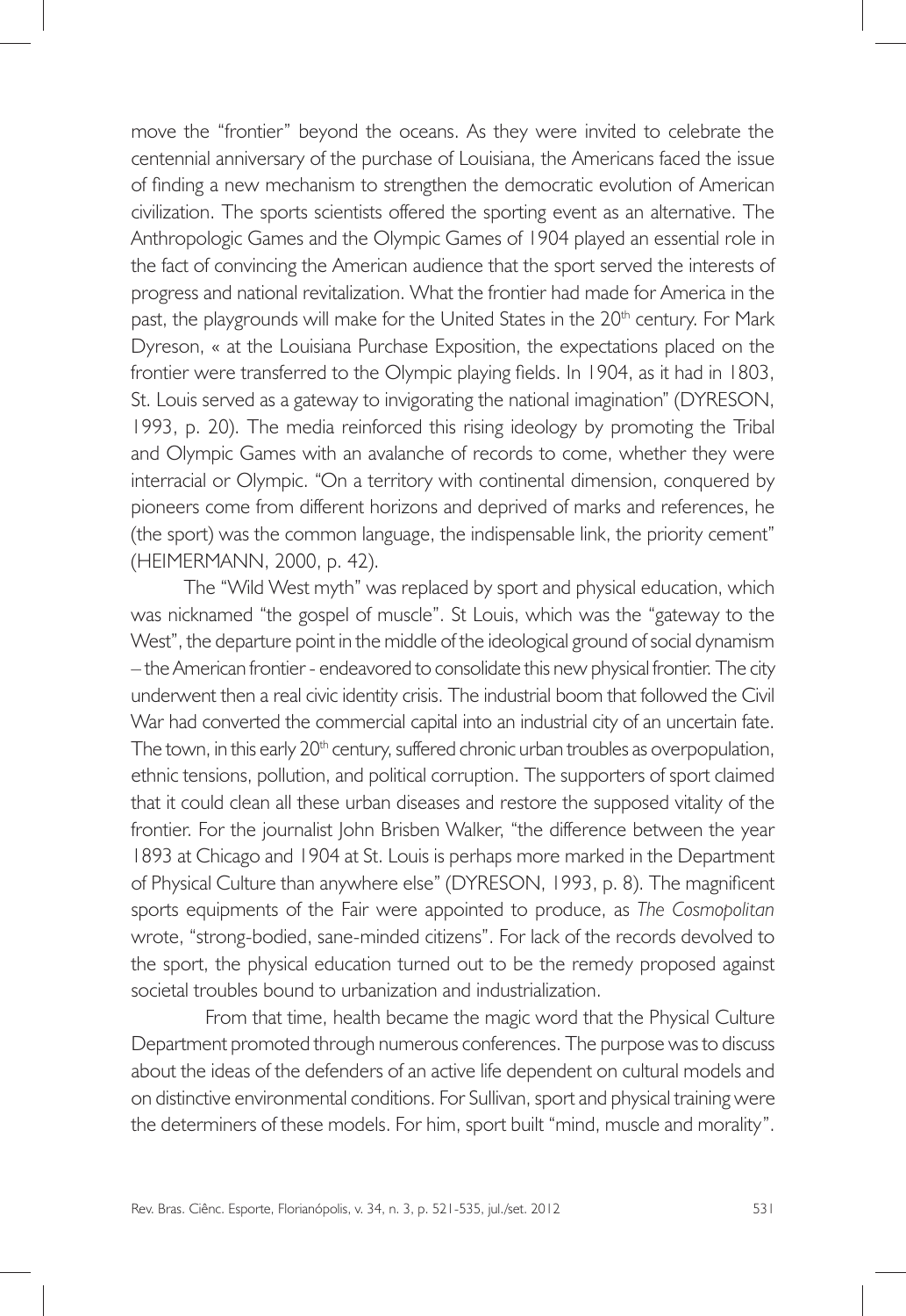Mc Gee scheduled a series of public speeches which insisted on the social and political implications of sports. The original inequality of races, dear to Gobineau, found there a new illustration. The white race took place naturally at the top of the evolutionist scale because of its monopoly on three criteria: beauty of the forms, intelligence and above all physical strength. Moreover, this physical strength deserved a particular status since the Department of the same name proposed a number of conferences on the subject with in particular an intervention of McGee entitled: "The Influence of Play in Racial Development, with Special Reference to Muscular Movement". This tragic evolutionist belief which had been set up by Charles Darwin's work "The Descent of Man" took an unprecedented extent with this sports farce since seven gold medals were given to the best contributions within the framework of the "World's Olympic Lecture Course" organized by the distinguished scientist of the sport Luther Halsey Gulick. These various contributions permitted the two protagonists of the Games, Sullivan and Mc Gee, to meet around a strong idea: promote a scientific sports culture. For Sullivan, the study of a "scientific Physical Culture" and the spreading of the sport marked the return in a «wholesome civilization» and the visitors of Saint Louis went to see "the birth of a modern physical education as a science".

### CONCLUSION

The tacit inclusion of the sport in the American constitution took shape during the World Fair and more exactly during the Games, whether they were Anthropological or Olympic.

The Anthropological Games were only a sports version of the human zoos, the mixture of the genres "show-science" which became essential in the last third of the century and the beginning of the 20th century. Millions of Europeans then Americans hurried up to discover these "bands of exotic animals, accompanied by not less singular individuals" (BANCEL; BLANCHARD; LEMAIRE, 2000, p. 16), staged behind railings or fences. This scene made the "savages" more attractive but it was also used to dehumanize the Other One. Built around exoticism, with outfits relating to the stereotypes of that time and of a brutal animalization, these human zoos became places were inequalities exemplified, pointing out colonized and "colonizable" peoples. The Anthropologic Games only brought, for a while, the Other One from out of the enclosure to the Stadium. The sport was then only a means put in the service of a rising "inhuman" anthropology, with its batch of anthropometric and psychometric experiments, in order to justify the racial theories of the moment and to support implicitly the partisans of the colonial conquests.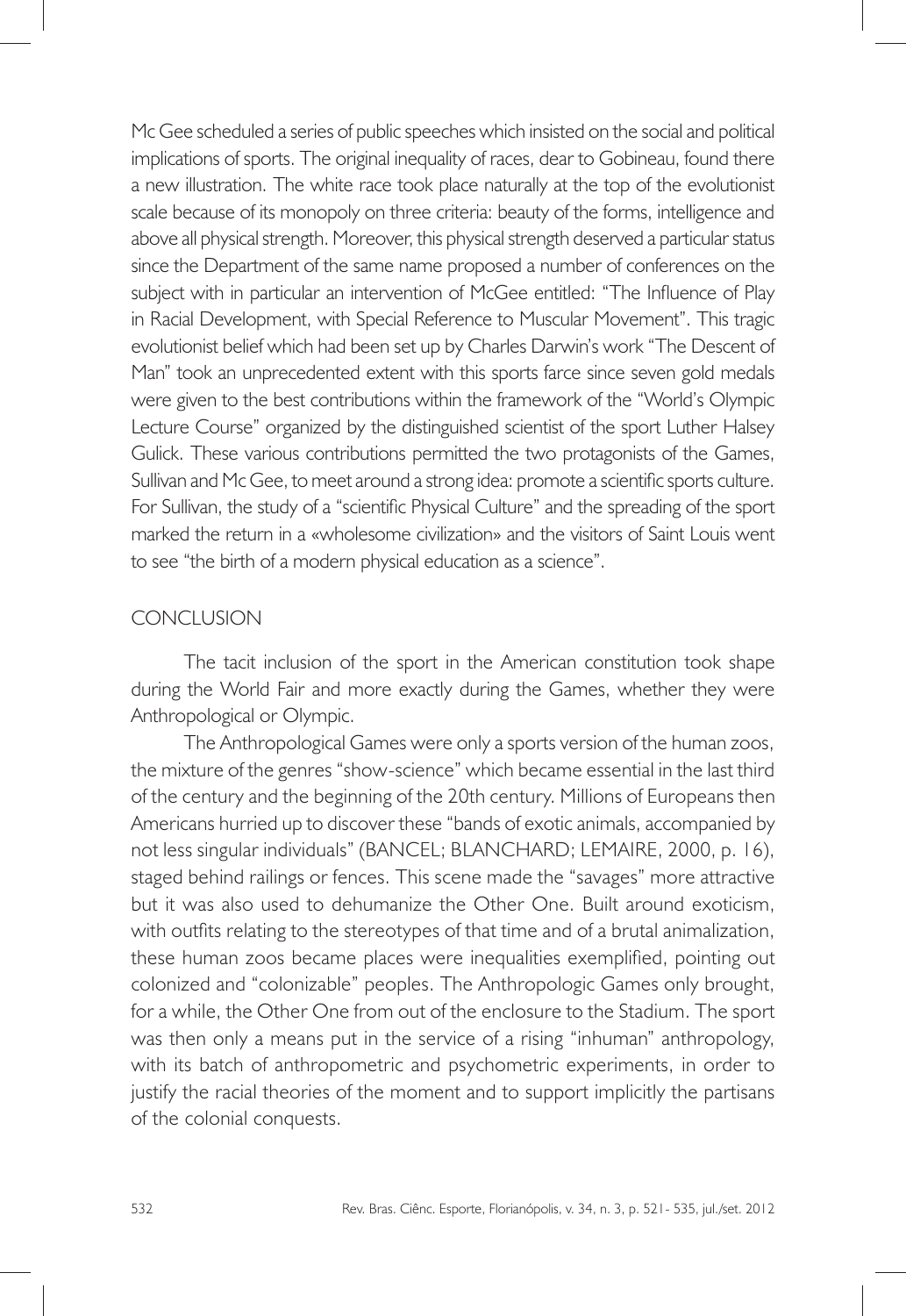This radicalization of the American politics crossed several fields. First of all, it consolidated the belief in a human species divided into "human races" which had to be organized. It also leaned on the omnipotence of the science in particular by founding the "science of the man" as a natural science of the "human races". It consolidated the political ideology according to which it was necessary to order the political action according to a racial ideal, "the Nordic idea" in this particular case, and the spreading of this model outside the borders. The myth of blood was used afterwards as a story of "racial regeneration". Finally, the Fair provided the promise of salvations, at the same time technophile and scientist, of retrospective utopias: nostalgia for the lost "race", or potential utopias: to create the "race" of the future, the "new man", the "American race". In America, this had the effect of arousing the debate between the racist theoreticians and the pioneers of the theoretical "antiracism" as Franz Boas. These last ones tried to disqualify scientifically the essential thesis of the theory of the races which, besides that they conferred an academic respectability to the "instinct of division between the peoples", proved, among others, colonialist policies.

Their purpose was to underestimate the scientific nature of the first doctrines mixing the study of races and eugenics, whether these criticisms concerned, upstream, the modes of categorization and hierarchical organization of the human races, or, downstream, the ideological and political consequences of these racialist constructions, and first of all the functions of legitimization and incitement which they might perform.

## As novas fronteiras de Saint Louis

*RESUMO: Em 1904, em Saint Louis, Missouri, os jogos olímpicos e antropológicos perde*ram-se em meio ao caos de uma exposição universal, a Louisiana Purchase Exposition. *Apesar do pretendido espírito universalista, Saint Louis refletiu durante muito tempo os preconceitos raciais de seus organizadores. Considerando este quadro, mostraremos como as ciências do esporte e a nascente antropologia atuaram em conjunto na defesa de causas tão discutíveis quanto a hierarquização racial e o direito de colonização, contribuindo de maneira significativa para o nascimento de uma nação norte-americana que encarou o esporte como parte importante de sua constituição. A Feira Exposição Internacional de Saint Louis ofereceu, assim, uma oportunidade para a definição de novas fronteiras tecnológicas, raciais, geográficas e corporais.*

*PALAVRAS-CHAVE: Jornadas Antropológicas; Jogos Olímpicos; raça; esporte*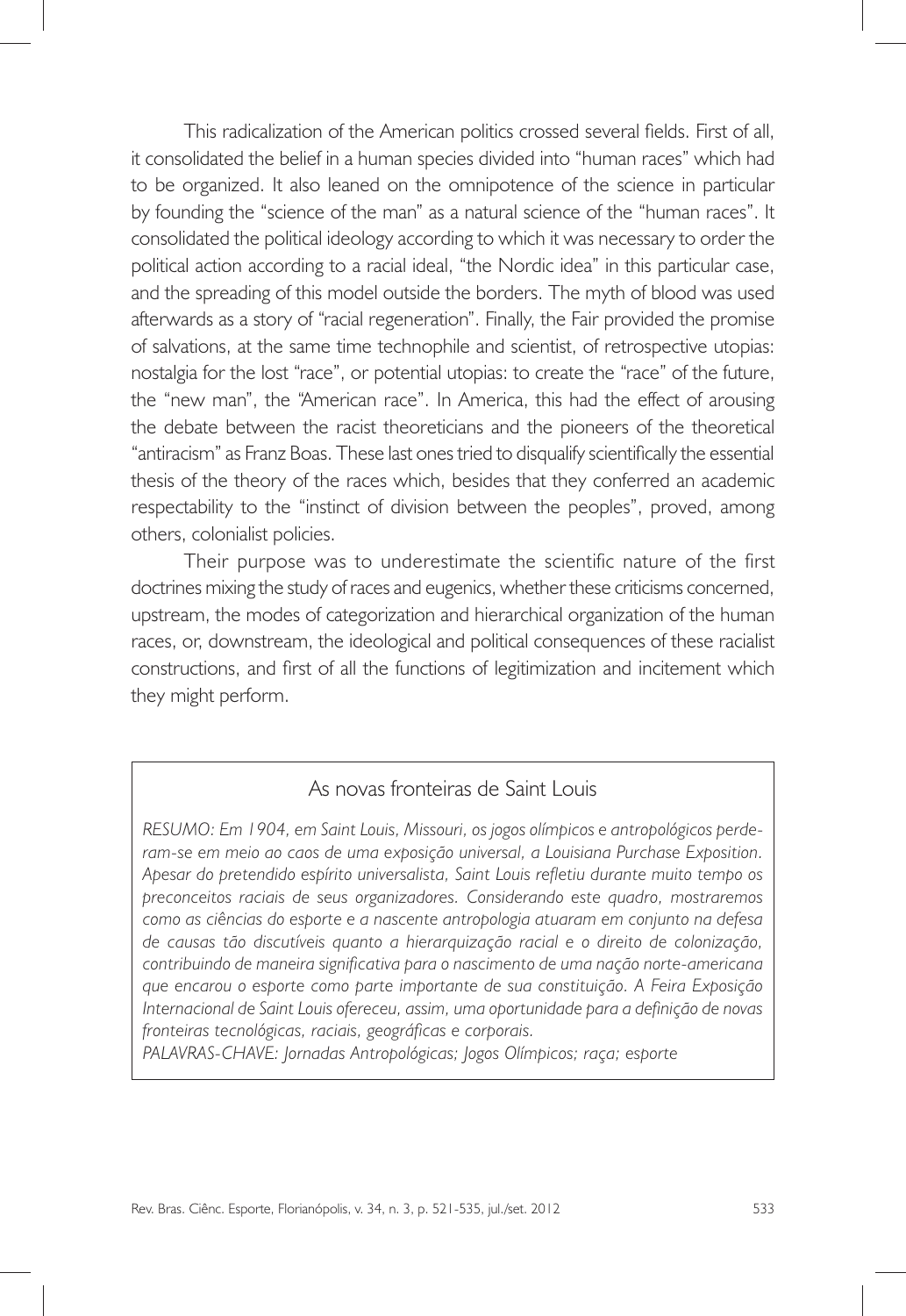## Las nuevas fronteras de Saint Louis

*RESUMEN: En 1904, en Saint Louis, Missouri, los juegos olímpicos y antropológicos fueron perdidos en el caos de una exposición universal, La Louisiana Purchase Exposition. Pese al espíritu universal que se pretendía ver, Saint Louis reflejó durante mucho tiempo los prejuicios raciales de sus organizadores. A partir de estos hechos, trataremos de mostrar cómo las ciencias del deporte y de la antropología naciente se juntaron al servicio de causas tan discutibles como la jerarquización racial y el derecho a la colonización y contribuyeron de manera importante al nacimiento de una nación norte-americana que tomara a pecho el deporte como parte importante en su constitución. La Feria Exposición Universal Internacional de Saint Louis ofreció así una oportunidad para definir nuevas fronteras tecnológicas, raciales, geográficas y corporales.* 

*PALABRAS CLAVE: Jornadas Antropológicas; Juegos Olímpicos; raza; deporte.*

#### BIBLIOGRAPHY

BANCEL N. ; BLANCHARD P. ; LEMAIRE S. Ces zoos humains de la république coloniale. *Le Monde Diplomatique,* Paris, p. 16-17, aoüt 2000.

BOULONGNE, Y.-P. *La vie et l'œuvre pédagogique de Pierre de Coubertin*. Ottawa: Lémeac, 1975.

BROWNELL, S*. The 1904 anthropology days and olympic games:* sport, race, and american imperialism. Nebraska: University of Nebraska, 2008.

CARLSON, L. Giant patagonians and hairy ainu: anthropology days at the 1904 St. Louis Olym pics. *Journal of American Cul ture*, Bowling, v. 12, n. 3, p. 19-25, 1989.

COUBERTIN, P. Les sports et la colonisation*. Revue Olympique*, n. 73, p. 7-10 , janv. 1912.

 . Le sport et la société moderne. *La Revue Hebdomadaire*, n. 25, p. 376-386, 20 juin. 1914.

DAVID, R. F. *The universal exposition of 1904*. St. Louis: Louisiana Purchase Exposition Company, 1913, p. 524-529.

DYRESON, M. American ideas about race and olympic races from the 1890s to the 1950s: shattering myths or rein forcing scientific racism?. *Journal of Sport History*, n. 28, p. 173-215, summer 2001.

 . The playing fields of progress: american athletic nationalism and the St. Louis Olympics of 1904. *Gateway Heritage*, n. 14, p. 4-23, fall 1993.